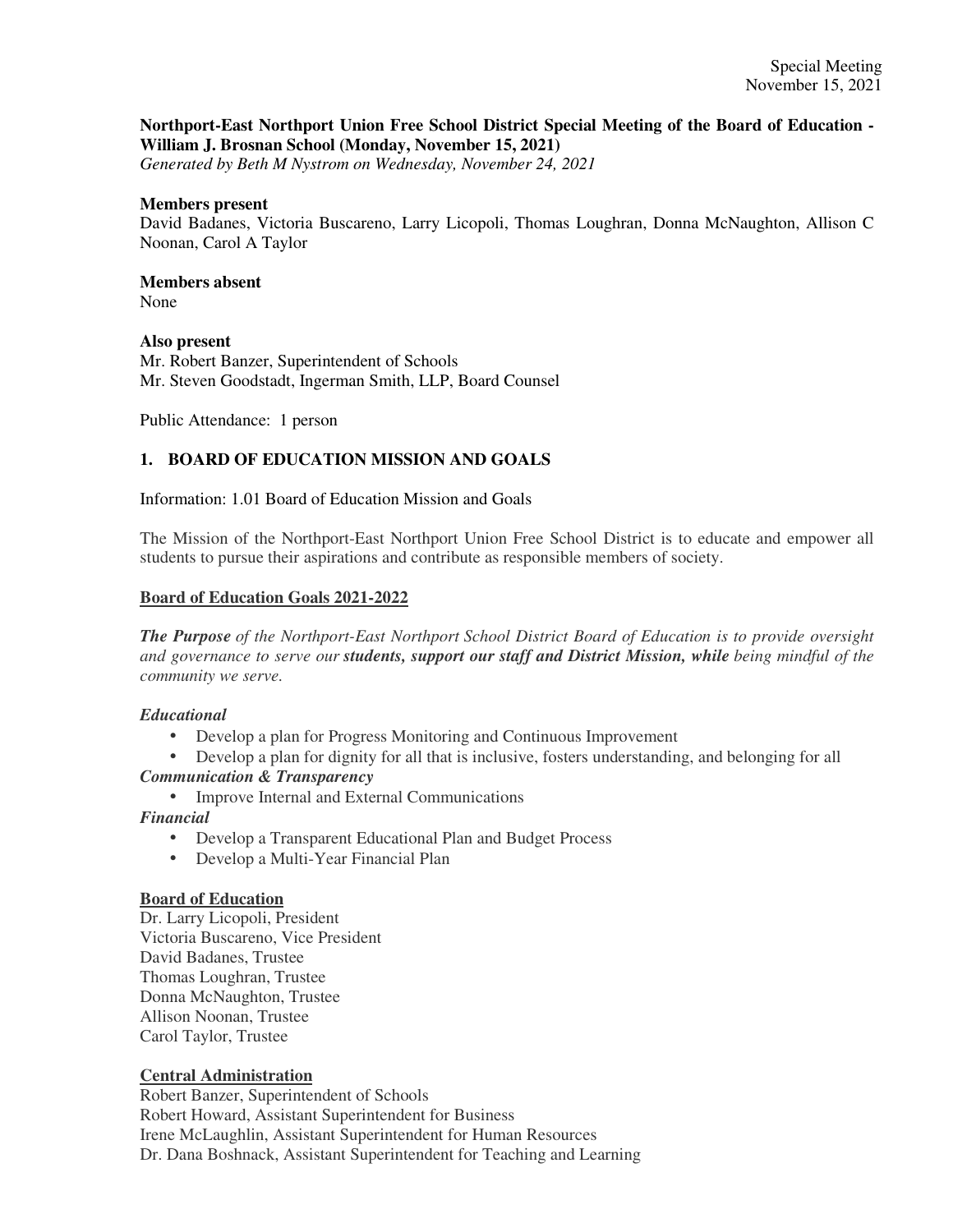Louis Bonadonna, Assistant Superintendent for Special Education and Student Support Services

## **2. CALL TO ORDER**

President Licopoli called the meeting to order at 6:08 p.m.

## **3. EXECUTIVE SESSION**

IF NECESSARY, THE CHAIR MAY ENTERTAIN A MOTION TO ENTER INTO EXECUTIVE SESSION - Note: It is anticipated that the Board will meet in public at 6:00 p.m. in the Board Conference Room at the William J. Brosnan School to act upon a resolution, upon majority vote, to immediately convene into Executive Session to discuss matters pertaining to the employment history of particular persons.

Action: 3.01 Motion to convene into Executive Session to discuss matters pertaining to the employment history of particular persons.

Motion by Thomas Loughran , second by Victoria Buscareno. Final Resolution: Motion passes Yes: David Badanes, Victoria Buscareno, Larry Licopoli, Thomas Loughran, Donna McNaughton, Allison C Noonan, Carol A Taylor

At 6:30 p.m. the Board reconvened in public session in the Board Conference Room at the William J. Brosnan School.

## **4. NOTICE OF EMERGENCY EXITS**

President Licopoli pointed out the emergency exits, and led the those present in the

## **5. PLEDGE OF ALLEGIANCE**

## **6. READING OF DISTRICT MISSION**

#### **7. COMMITTEE-OF-THE-WHOLE**

Action: 7.01 Recommendation to convene into Committee-of-the-Whole to informally discuss the progress of Board goals.

Motion by Donna McNaughton, second by Thomas Loughran. Final Resolution: Motion passes Yes: David Badanes, Victoria Buscareno, Larry Licopoli, Thomas Loughran, Donna McNaughton, Allison C Noonan, Carol A Taylor

At 6:35 p.m. the Board convened into Committee-of-the-Whole to informally discuss the progress of Board goals.

## **8. UPCOMING MEETINGS**

Information: 17.01 Upcoming Meetings

REGULAR MEETING Thursday, November 18, 2021 7:00 p.m.